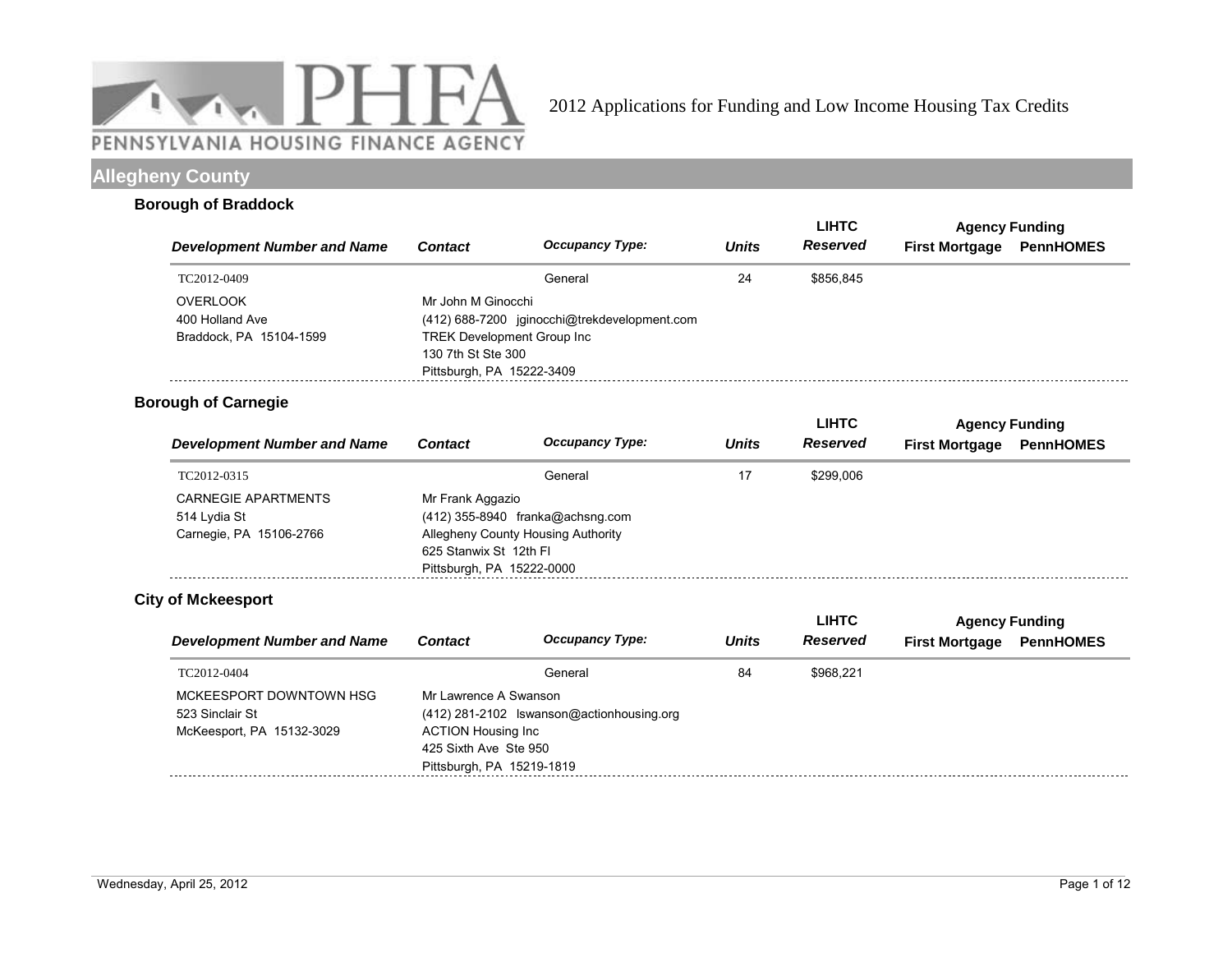

# **Allegheny County**

### **City of Pittsburgh**

|                                                                               |                                                                                           |                                                                          |              | <b>LIHTC</b>    | <b>Agency Funding</b> |                  |  |
|-------------------------------------------------------------------------------|-------------------------------------------------------------------------------------------|--------------------------------------------------------------------------|--------------|-----------------|-----------------------|------------------|--|
| <b>Development Number and Name</b>                                            | <b>Contact</b>                                                                            | <b>Occupancy Type:</b>                                                   | <b>Units</b> | <b>Reserved</b> | <b>First Mortgage</b> | <b>PennHOMES</b> |  |
| TC2012-0406                                                                   |                                                                                           | General                                                                  | 80           | \$1,366,447     |                       |                  |  |
| ADDISON TERRACE PH 1<br>2136 Elmore Sq<br>Pittsburgh, PA 15219-5316           | Mr Keith B Key<br>Keith B Key Enterprises<br>3433 Agler Rd Ste 2000<br>Columbus, OH 43219 | (614) 476-3548 k.key@kbkenterprises.net                                  |              |                 |                       |                  |  |
| TC2012-0457                                                                   |                                                                                           | Elderly 55+                                                              | 41           | \$1,093,857     |                       |                  |  |
| HOMEWOOD SENIOR APARTMENTS<br>524 N Homewood Ave<br>Pittsburgh, PA 15208-1854 | Mr Andrew S Haines<br>S & A Homes<br>State College, PA 16803-0000                         | (814) 272-8907 ash100@sahomebuilder.com<br>2121 Old Gatesburg Rd Ste 200 |              |                 |                       |                  |  |

### **Richland Township**

|                                    |                       |                                           |              | <b>LIHTC</b> |                       | <b>Agency Funding</b> |
|------------------------------------|-----------------------|-------------------------------------------|--------------|--------------|-----------------------|-----------------------|
| <b>Development Number and Name</b> | <b>Contact</b>        | <b>Occupancy Type:</b>                    | <b>Units</b> | Reserved     | <b>First Mortgage</b> | <b>PennHOMES</b>      |
| TC2012-0301                        |                       | General                                   | 66           | \$648.348    |                       |                       |
| THOMAS VILLAGE                     | Mr William J Gatti    |                                           |              |              |                       |                       |
| 1-4 Thomas Village Dr              |                       | (412) 688-7200 wgatti@trekdevelopment.com |              |              |                       |                       |
| Gibsonia, PA 15044-6302            | Thomas Village Hsg LP |                                           |              |              |                       |                       |
|                                    | 130 7th St #300       |                                           |              |              |                       |                       |
|                                    | Pittsburg, PA 15222   |                                           |              |              |                       |                       |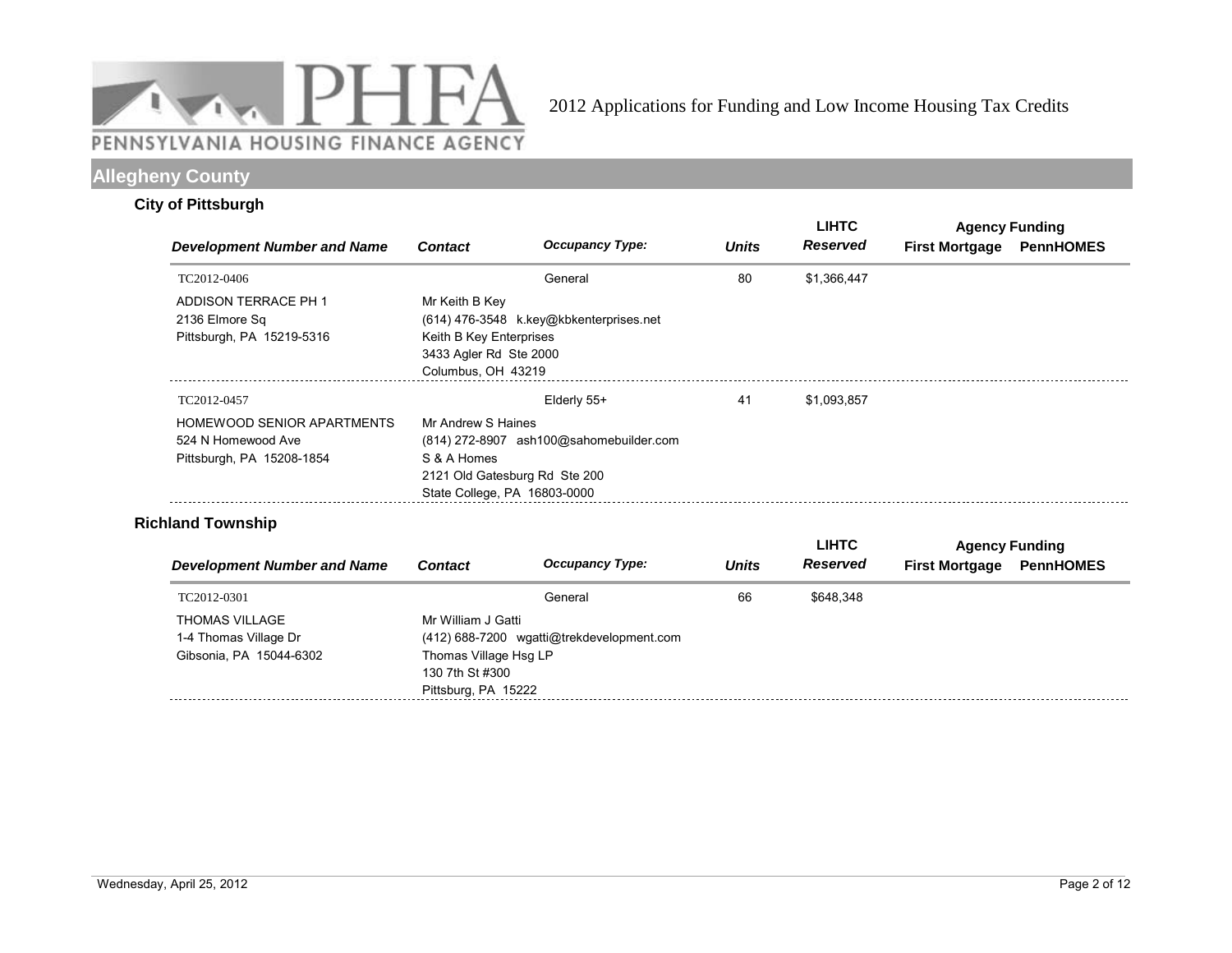

### **Bucks County**

### **Bensalem Township**

|                                                               |                                                           |                                           |              | <b>LIHTC</b>    | <b>Agency Funding</b> |                  |
|---------------------------------------------------------------|-----------------------------------------------------------|-------------------------------------------|--------------|-----------------|-----------------------|------------------|
| <b>Development Number and Name</b>                            | <b>Contact</b>                                            | <b>Occupancy Type:</b>                    | <b>Units</b> | <b>Reserved</b> | <b>First Mortgage</b> | <b>PennHOMES</b> |
| TC2012-0435                                                   |                                                           | General                                   | 40           | \$707.965       |                       |                  |
| BENSALEM VETERANS APARTMENTS<br>3063 & 3095 Mechanicsville Rd | Mr Glenn Taylor<br>(215) 295-1443                         |                                           |              |                 |                       |                  |
| Bensalem, PA 19020-2811                                       | 9187 New Falls Rd Ste 203-L<br>Fallsington, PA 19054-0000 | <b>Bucks County Housing Development C</b> |              |                 |                       |                  |

# **Centre County**

### **College Township**

|                                    |                                 |                        |              | <b>LIHTC</b>    | <b>Agency Funding</b> |                  |
|------------------------------------|---------------------------------|------------------------|--------------|-----------------|-----------------------|------------------|
| <b>Development Number and Name</b> | <b>Contact</b>                  | <b>Occupancy Type:</b> | <b>Units</b> | <b>Reserved</b> | <b>First Mortgage</b> | <b>PennHOMES</b> |
| O-1273 TC2012-0616                 |                                 | General                | 36           | \$1,002.873     | \$629.480             | \$2,131,531      |
| LIMEROCK COURT                     | Mr Ara Kervandjian              |                        |              |                 |                       |                  |
| 234 Limerock Terr                  | (814) 272-2690 2ara@comcast.net |                        |              |                 |                       |                  |
| State College, PA 16801-7240       | Limerock Court LLC              |                        |              |                 |                       |                  |
|                                    | 1155 Benner Pk Ste 100          |                        |              |                 |                       |                  |
|                                    | State College, PA 16801-0000    |                        |              |                 |                       |                  |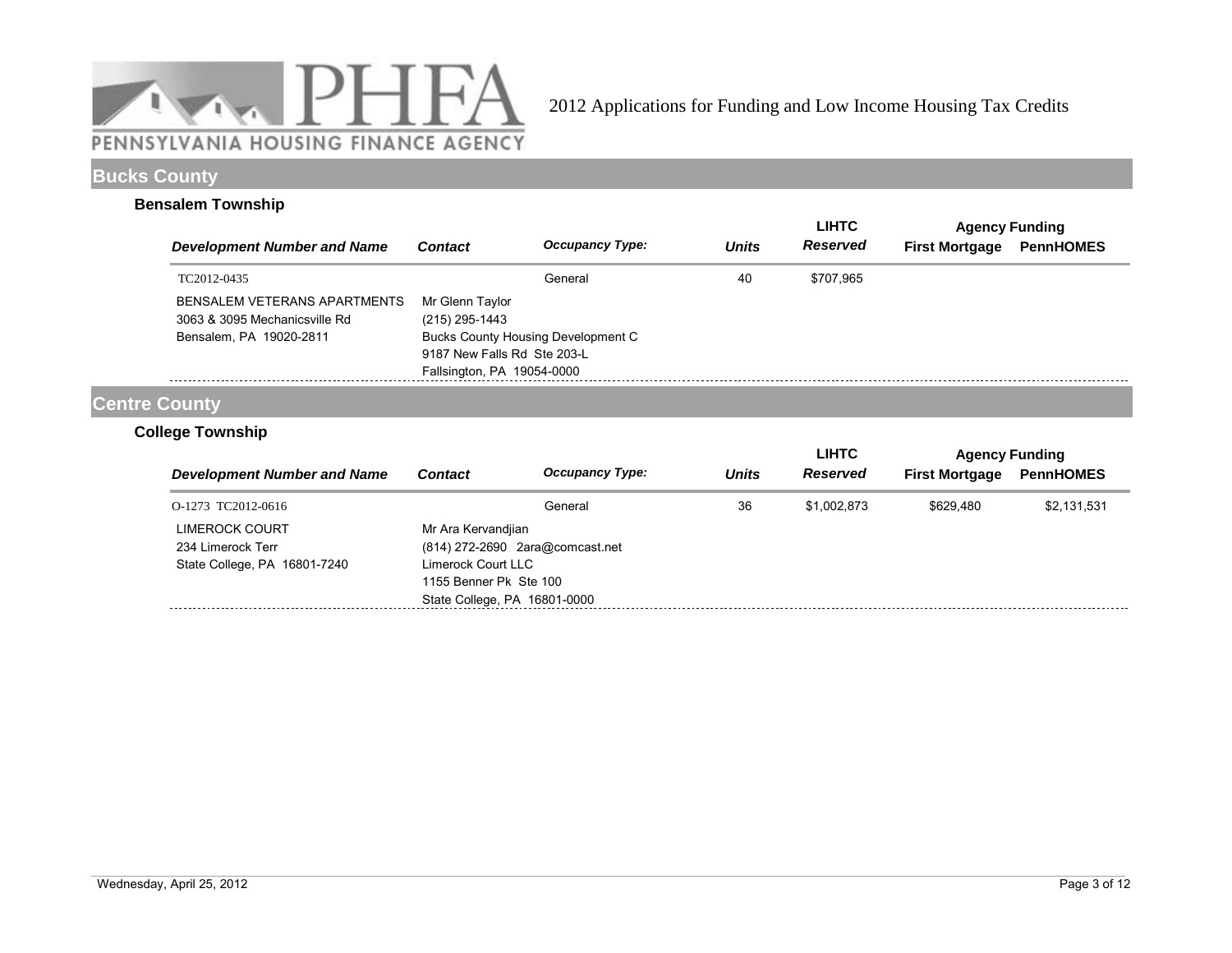

### **Chester County**

### **Kennett Township**

|                                    |                          |                                 |              | <b>LIHTC</b>    | <b>Agency Funding</b> |                  |  |
|------------------------------------|--------------------------|---------------------------------|--------------|-----------------|-----------------------|------------------|--|
| <b>Development Number and Name</b> | <b>Contact</b>           | <b>Occupancy Type:</b>          | <b>Units</b> | <b>Reserved</b> | <b>First Mortgage</b> | <b>PennHOMES</b> |  |
| TC2012-0424                        |                          | General                         | 56           | \$1,203,007     |                       |                  |  |
| LIMESTONE RIDGE                    | Mr Glenn S Worgan        |                                 |              |                 |                       |                  |  |
| E Hillendale & McFarlan Rds        |                          | (302) 235-2500 gworgan@dvdc.com |              |                 |                       |                  |  |
| Kennett, PA 19348-2407             |                          | Hopewell Village Associates, LP |              |                 |                       |                  |  |
|                                    | 722 Yorklyn Rd           |                                 |              |                 |                       |                  |  |
|                                    | Ste 350                  |                                 |              |                 |                       |                  |  |
|                                    | Hockessin, DE 19707-0000 |                                 |              |                 |                       |                  |  |
|                                    |                          |                                 |              |                 |                       |                  |  |

### **Borough of Phoenixville**

|                                    |                             |                                       |              | LIHTC           | <b>Agency Funding</b> |                  |  |
|------------------------------------|-----------------------------|---------------------------------------|--------------|-----------------|-----------------------|------------------|--|
| <b>Development Number and Name</b> | <b>Contact</b>              | <b>Occupancy Type:</b>                | <b>Units</b> | <b>Reserved</b> | <b>First Mortgage</b> | <b>PennHOMES</b> |  |
| TC2012-0438                        |                             | General                               | 36           | \$737.418       |                       |                  |  |
| <b>FAIRVIEW VILLAGE</b>            | Mr Mark H Dambly            |                                       |              |                 |                       |                  |  |
| Fairview & Grant Sts               |                             | $(267)$ 386-8666 mdambly@pennrose.com |              |                 |                       |                  |  |
| Phoenixville, PA 19460-3003        | Pennrose GP LLC             |                                       |              |                 |                       |                  |  |
|                                    | One Brewery Park            |                                       |              |                 |                       |                  |  |
|                                    | 1301 N 31st St              |                                       |              |                 |                       |                  |  |
|                                    | Philadelphia, PA 19121-4495 |                                       |              |                 |                       |                  |  |

## **Dauphin County**

### **City of Harrisburg**

|                                                                                          |                                                                                                |                                 | <b>Units</b> | <b>LIHTC</b>    | <b>Agency Funding</b> |                  |
|------------------------------------------------------------------------------------------|------------------------------------------------------------------------------------------------|---------------------------------|--------------|-----------------|-----------------------|------------------|
| <b>Development Number and Name</b>                                                       | <b>Contact</b>                                                                                 | <b>Occupancy Type:</b>          |              | <b>Reserved</b> | <b>First Mortgage</b> | <b>PennHOMES</b> |
| TC2012-0303                                                                              |                                                                                                | General                         | 101          | \$901.685       |                       |                  |
| <b>COURT AT WASHINGTON SQUARE</b><br><b>Scattered Sites</b><br>Harrisburg, PA 17104-3536 | Mr Glenn R Brooks<br>Leon N Weiner & Associates Inc<br>4 Denny Rd<br>Wilmington, DE 19809-3445 | (302) 764-6450 gbrooks@Inwa.com |              |                 |                       |                  |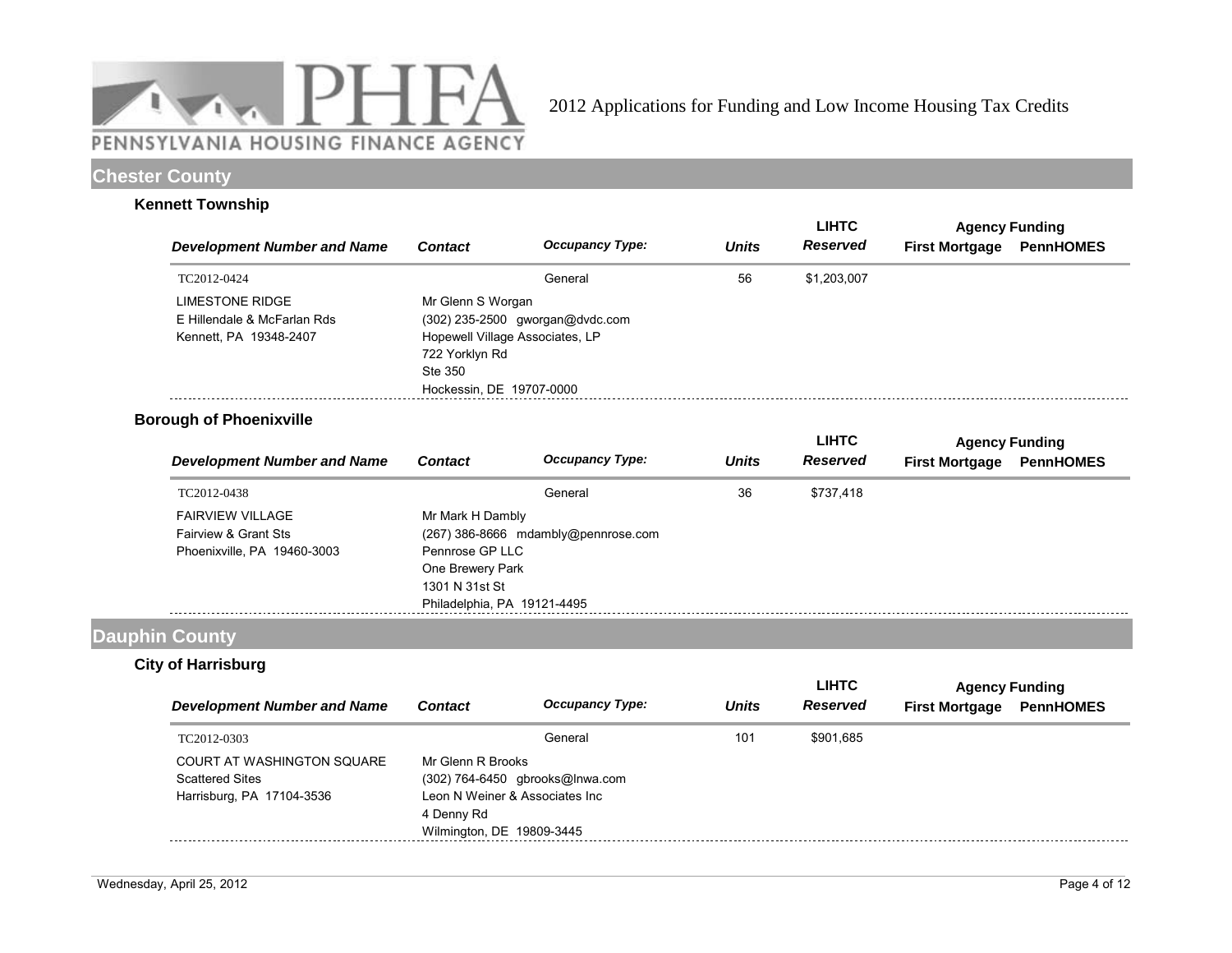

## **Erie County**

### **City of Corry**

|                                      |                                                                                        |                                        |              | <b>LIHTC</b> |                       | <b>Agency Funding</b> |
|--------------------------------------|----------------------------------------------------------------------------------------|----------------------------------------|--------------|--------------|-----------------------|-----------------------|
| <b>Development Number and Name</b>   | <b>Contact</b>                                                                         | <b>Occupancy Type:</b>                 | <b>Units</b> | Reserved     | <b>First Mortgage</b> | <b>PennHOMES</b>      |
| TC2012-0307                          |                                                                                        | General                                | 52           | \$647.622    |                       |                       |
| <b>MEYERS GREENE</b><br>303 Chord Rd | Mr David Cooper Jr                                                                     | $(614)$ 396-3200 dcooper@wodagroup.com |              |              |                       |                       |
| Corry, PA 16407-2133                 | Woda Housing of Pa LLC<br>229 Huber Village Blvd Ste 100<br>Westerville, OH 43081-8075 |                                        |              |              |                       |                       |

### **Washington Township**

|                                                              |                                                                   |                                          |              | <b>LIHTC</b>    | <b>Agency Funding</b> |                  |
|--------------------------------------------------------------|-------------------------------------------------------------------|------------------------------------------|--------------|-----------------|-----------------------|------------------|
| <b>Development Number and Name</b>                           | Contact                                                           | <b>Occupancy Type:</b>                   | <b>Units</b> | <b>Reserved</b> | <b>First Mortgage</b> | <b>PennHOMES</b> |
| O-1275 TC2012-0623                                           |                                                                   | Elderly 55+                              | 36           | \$580,407       |                       | \$1,800,000      |
| HIGHLAND VILLAGE<br>YMCA Dr & I6N<br>Edinboro, PA 16412-5601 | Mr Charles G Scalise<br>Washington Twp Sr Hsg LP<br>502 E 12th St | $(814)$ 459-1047 cscalise@hands-erie.org |              |                 |                       |                  |
|                                                              | Erie, PA 16503-1342                                               |                                          |              |                 |                       |                  |

### **Franklin County**

### **Quincy Township**

|                                                                               |                                                                                                                                                   |                        |              | <b>LIHTC</b> | <b>Agency Funding</b> |                  |
|-------------------------------------------------------------------------------|---------------------------------------------------------------------------------------------------------------------------------------------------|------------------------|--------------|--------------|-----------------------|------------------|
| <b>Development Number and Name</b>                                            | <b>Contact</b>                                                                                                                                    | <b>Occupancy Type:</b> | <b>Units</b> | Reserved     | <b>First Mortgage</b> | <b>PennHOMES</b> |
| TC2012-0448                                                                   |                                                                                                                                                   | Elderly 55+            | 36           | \$670.122    |                       |                  |
| WESTMINSTER PLACE AT QUINCY<br>6500 Orphanage Rd<br>Waynesboro, PA 17268-7801 | Mr Jeffrey J Davis<br>(717) 502-8886 idavis@phi-preshomes.org<br>Presbyterian Senior Living<br>1 Trinity Dr E Ste 201<br>Dillsburg, PA 17019-1624 |                        |              |              |                       |                  |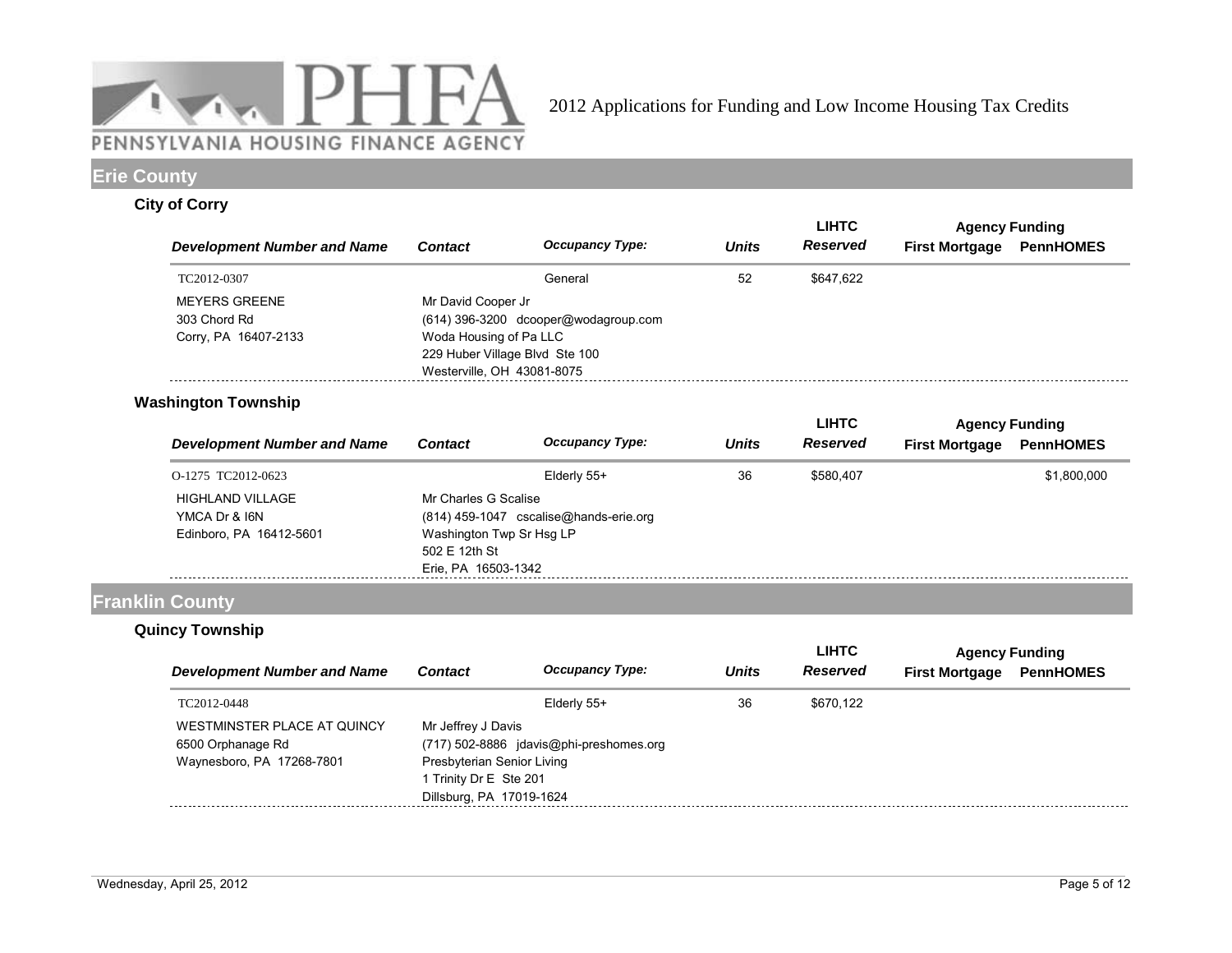

### **Franklin County**

#### **Washington Township**

|                                    |                                |                                        |              | <b>LIHTC</b> | <b>Agency Funding</b> |                  |
|------------------------------------|--------------------------------|----------------------------------------|--------------|--------------|-----------------------|------------------|
| <b>Development Number and Name</b> | <b>Contact</b>                 | <b>Occupancy Type:</b>                 | <b>Units</b> | Reserved     | <b>First Mortgage</b> | <b>PennHOMES</b> |
| O-1272 TC2012-0614                 |                                | General                                | 60           | \$1.017.660  |                       | \$2,000,000      |
| NEW FORGE CROSSING                 | Mr David Cooper Jr             |                                        |              |              |                       |                  |
| Off Washington Twp Blvd            |                                | $(614)$ 396-3200 dcooper@wodagroup.com |              |              |                       |                  |
| Waynesboro, PA 17268-8502          | Woda Housing of Pa LLC         |                                        |              |              |                       |                  |
|                                    | 229 Huber Village Blvd Ste 100 |                                        |              |              |                       |                  |
|                                    | Westerville, OH 43081-8075     |                                        |              |              |                       |                  |

# **Lackawanna County**

#### **Borough of Jessup**

|                                                                       |                                                                                      |                                             |              | <b>LIHTC</b> | <b>Agency Funding</b> |                  |  |
|-----------------------------------------------------------------------|--------------------------------------------------------------------------------------|---------------------------------------------|--------------|--------------|-----------------------|------------------|--|
| <b>Development Number and Name</b>                                    | <b>Contact</b>                                                                       | <b>Occupancy Type:</b>                      | <b>Units</b> | Reserved     | <b>First Mortgage</b> | <b>PennHOMES</b> |  |
| TC2012-0434                                                           |                                                                                      | General                                     | 76           | \$1.055.328  |                       |                  |  |
| <b>JESSUP REVITALIZATION</b><br>90 Lawler Dr<br>Jessup, PA 18434-1951 | Mr Roy Diamond<br>Jessup Family Hsg<br>1628 JFK Blvd #1600<br>Philadelphia, PA 19103 | (215) 732-3600 roy@diamondandassociates.com |              |              |                       |                  |  |

### **City of Scranton**

|                                                                        |                                                                                              |                                    |              | <b>LIHTC</b> | <b>Agency Funding</b> |                  |
|------------------------------------------------------------------------|----------------------------------------------------------------------------------------------|------------------------------------|--------------|--------------|-----------------------|------------------|
| <b>Development Number and Name</b>                                     | <b>Contact</b>                                                                               | <b>Occupancy Type:</b>             | <b>Units</b> | Reserved     | <b>First Mortgage</b> | <b>PennHOMES</b> |
| TC2012-0432                                                            |                                                                                              | Elderly 62+                        | 58           | \$1.494.507  |                       |                  |
| <b>GOODWILL AT NORTH</b><br>1539 N Main Ave<br>Scranton, PA 18508-1848 | Mr Gerald Langan<br>Goodwill Industries of NEP<br>925 Propect Ave<br>Scranton, PA 18505-0000 | (570) 343-1166 goodwill925@aol.com |              |              |                       |                  |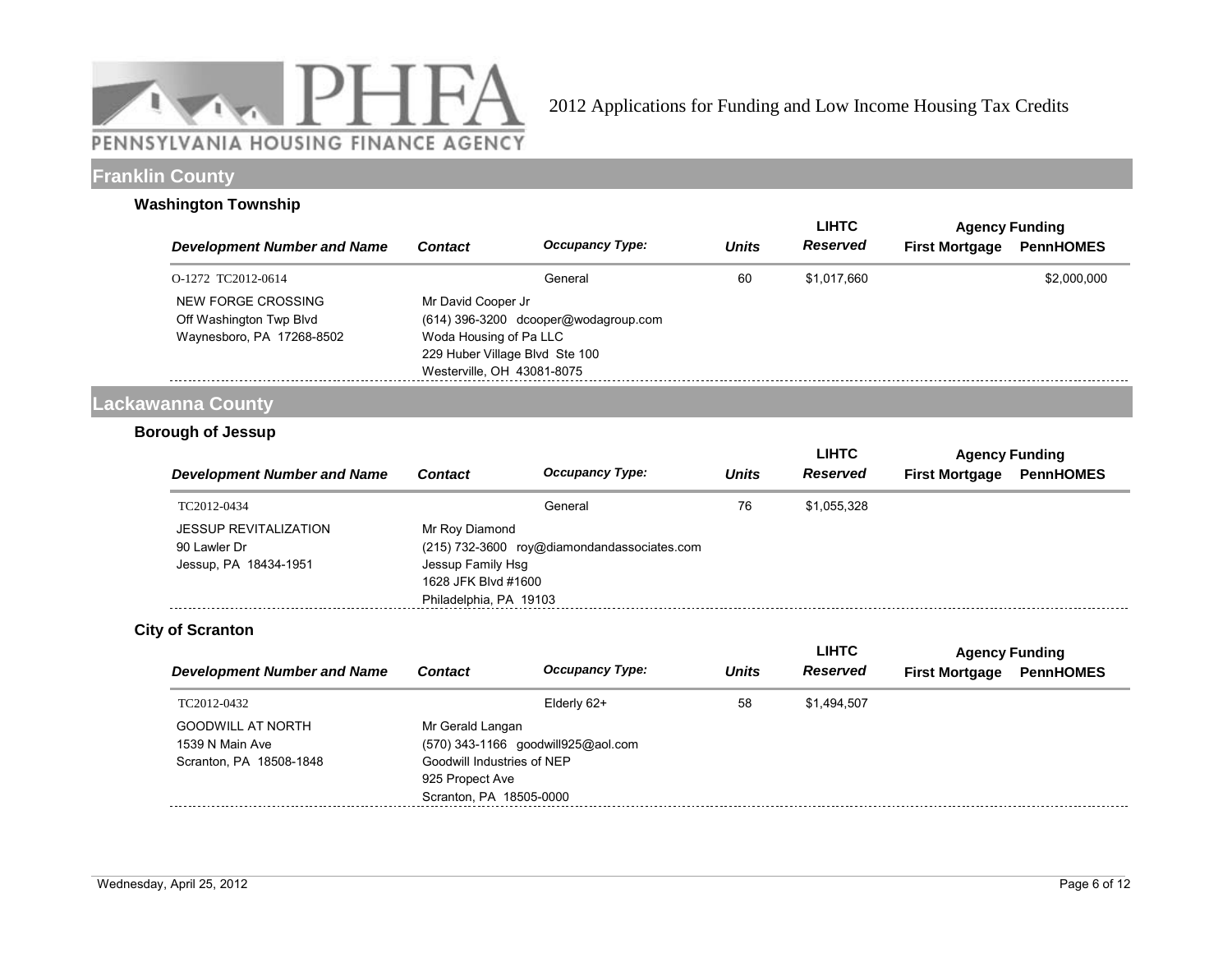

### **Lackawanna County**

#### **City of Scranton**

|                                                                          |                                                                                                             |                                       |              | <b>LIHTC</b> | <b>Agency Funding</b> |                  |
|--------------------------------------------------------------------------|-------------------------------------------------------------------------------------------------------------|---------------------------------------|--------------|--------------|-----------------------|------------------|
| <b>Development Number and Name</b>                                       | <b>Contact</b>                                                                                              | <b>Occupancy Type:</b>                | <b>Units</b> | Reserved     | <b>First Mortgage</b> | <b>PennHOMES</b> |
| TC2012-0444                                                              |                                                                                                             | Other                                 | 30           | \$559,606    |                       |                  |
| ST FRANCIS OF ASSISI COMMONS<br>500 Block Penn Ave<br>Scranton, PA 18059 | Msgr Joseph P Kelly<br>(570) 822-7118 jpkel@csswb.org<br>33 E Northampton St<br>Wilkes-Barre, PA 18701-0000 | Catholic Social Services Scranton Inc |              |              |                       |                  |

### **Mercer County**

### **Borough of Grove City**

|                                                                |                                                                             |                                          |              | <b>LIHTC</b> | <b>Agency Funding</b> |                  |
|----------------------------------------------------------------|-----------------------------------------------------------------------------|------------------------------------------|--------------|--------------|-----------------------|------------------|
| <b>Development Number and Name</b>                             | <b>Contact</b>                                                              | <b>Occupancy Type:</b>                   | <b>Units</b> | Reserved     | <b>First Mortgage</b> | <b>PennHOMES</b> |
| O-1271 TC2012-0612                                             |                                                                             | General                                  | 35           | \$673.663    |                       | \$1,800,000      |
| LIBERTY CROSSING<br>State Rte 173<br>Grove City, PA 16127-6456 | Mr Charles G Scalise<br><b>HANDS</b><br>7 East 7th Street<br>Erie, PA 16501 | $(814)$ 453-3333 cscalise@hands-erie.org |              |              |                       |                  |

## **Montgomery County**

### **Abington Township**

|                                    |                        |                                        |              | LIHTC           | <b>Agency Funding</b> |                  |  |
|------------------------------------|------------------------|----------------------------------------|--------------|-----------------|-----------------------|------------------|--|
| <b>Development Number and Name</b> | <b>Contact</b>         | <b>Occupancy Type:</b>                 | <b>Units</b> | <b>Reserved</b> | <b>First Mortgage</b> | <b>PennHOMES</b> |  |
| TC2012-0431                        |                        | Elderly 55+                            | 61           | \$1,177,256     |                       |                  |  |
| <b>MISSION GREEN</b>               | Mr Gavin Kerr          |                                        |              |                 |                       |                  |  |
| 8400 Pine Rd                       |                        | $(215)$ 878-5600 gavin.kerr@inglis.org |              |                 |                       |                  |  |
| Philadelphia, PA 19111-1384        | Mission Green LP       |                                        |              |                 |                       |                  |  |
|                                    | 2600 Belmont Ave       |                                        |              |                 |                       |                  |  |
|                                    | Philadelphia, PA 19131 |                                        |              |                 |                       |                  |  |
|                                    |                        |                                        |              |                 |                       |                  |  |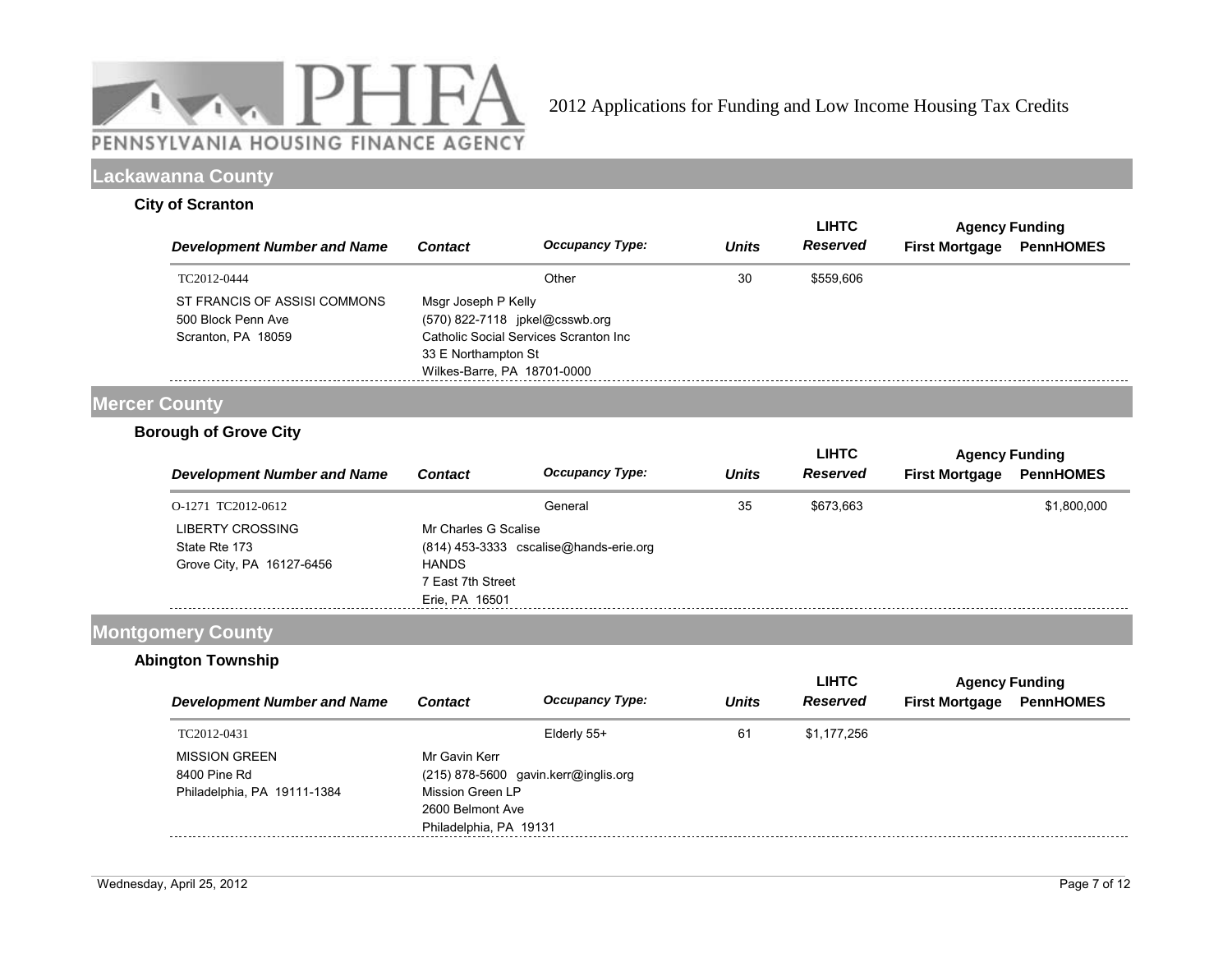

### **Northampton County**

### **City of Bethlehem**

|                                                                 |                                                          |                                                                            |              | <b>LIHTC</b>    | <b>Agency Funding</b> |                  |
|-----------------------------------------------------------------|----------------------------------------------------------|----------------------------------------------------------------------------|--------------|-----------------|-----------------------|------------------|
| <b>Development Number and Name</b>                              | <b>Contact</b>                                           | <b>Occupancy Type:</b>                                                     | <b>Units</b> | <b>Reserved</b> | <b>First Mortgage</b> | <b>PennHOMES</b> |
| TC2012-0313                                                     |                                                          | General                                                                    | 51           | \$568.637       |                       |                  |
| <b>VHDC AP54</b><br>scattered sites<br>Bethlehem, PA 18015-0000 | Mr Daniel Beers<br>635 Broad St<br>Emmaus, PA 18049-3722 | $(610)$ 965-4514 dan@lcha-vhdc.org<br>Valley Housing Development Corporati |              |                 |                       |                  |

# **Philadelphia County**

### **City of Philadelphia**

|                                                                                      |                                                                                                                                |                                                                          | <b>LIHTC</b> | <b>Agency Funding</b> |                       |                  |
|--------------------------------------------------------------------------------------|--------------------------------------------------------------------------------------------------------------------------------|--------------------------------------------------------------------------|--------------|-----------------------|-----------------------|------------------|
| <b>Development Number and Name</b>                                                   | <b>Contact</b>                                                                                                                 | <b>Occupancy Type:</b>                                                   | <b>Units</b> | <b>Reserved</b>       | <b>First Mortgage</b> | <b>PennHOMES</b> |
| TC2012-0302                                                                          |                                                                                                                                | General                                                                  | 28           | \$724,539             |                       |                  |
| <b>MPB SCHOOL APARTMENTS</b><br>2811-19 W Sedgley Ave<br>Philadelphia, PA 19121-5245 | Mr Robert Kwait<br>2042-2048 Arch St 2nd Fl<br>Philadelphia, PA 19103-1412                                                     | (215) 557-8484 rkwait@1260hdc.org<br>1260 Housing Development Corporatio |              |                       |                       |                  |
| TC2012-0308                                                                          |                                                                                                                                | Elderly 62+                                                              | 106          | \$1,011,005           |                       |                  |
| <b>VENANGO HOUSE APTS</b><br>2112-2122 W Venango St<br>Philadelphia, PA 19140-3937   | Mr Gilbert Winn<br>(617) 742-4500 gwinn@winnco.com<br>2101 Venango LP<br>Six Faneuil Hall Marketplace<br>Boston, MA 02019-0000 |                                                                          |              |                       |                       |                  |
| TC2012-0412                                                                          |                                                                                                                                | Elderly 62+                                                              | 57           | \$1,151,500           |                       |                  |
| NUGENT SENIOR APARTMENTS<br>221 W Johnson St<br>Philadelphia, PA 19144-2511          | Mr James A Nolen<br>Nugent Sr Apts LP<br>116 Fountain St<br>Philadelphia, PA 19127                                             | (215) 508-2466 jim.nolen@nolenproperties.com                             |              |                       |                       |                  |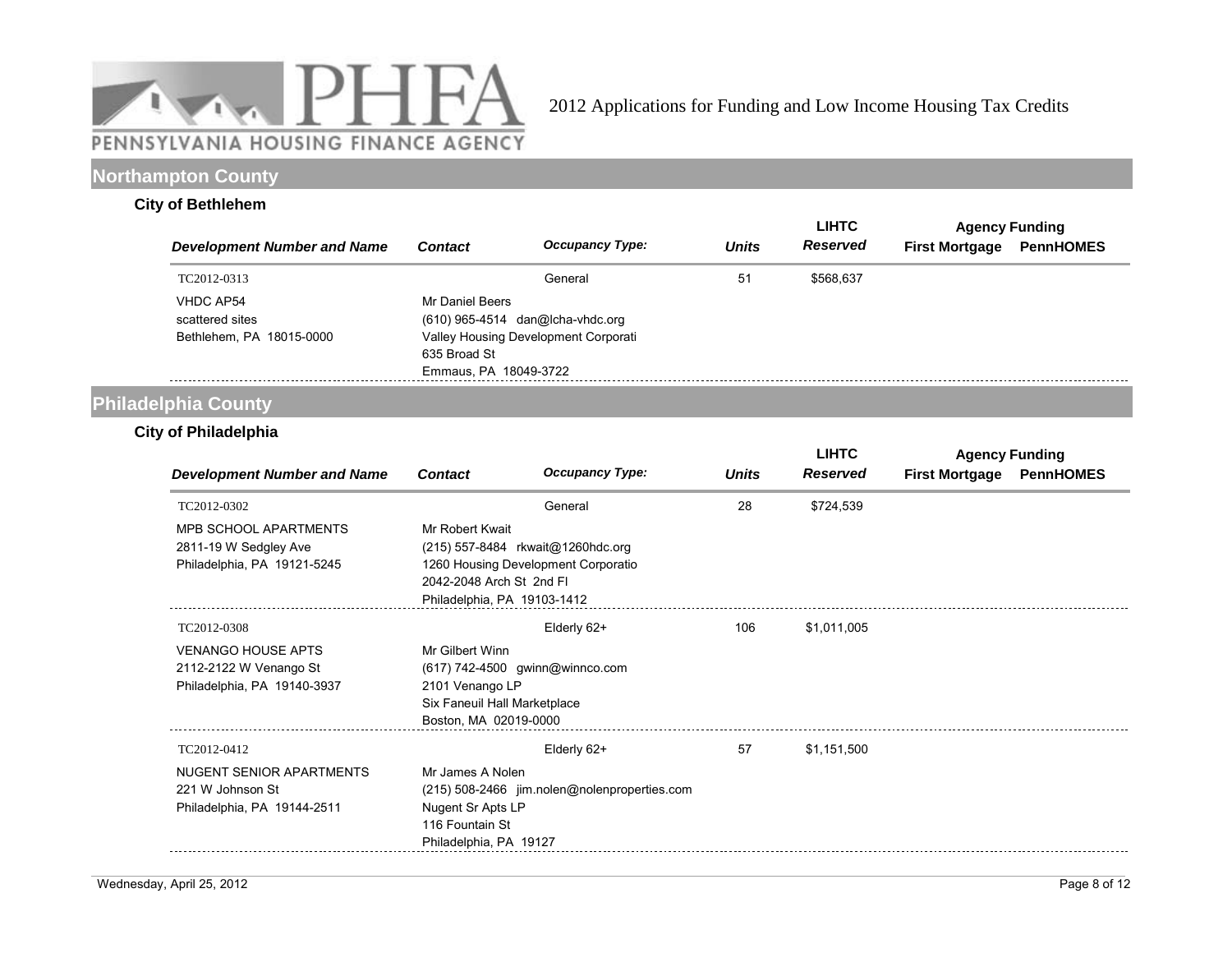

# **Philadelphia County**

### **City of Philadelphia**

|                                                                                   |                                                                                                          |                                                  |              | <b>LIHTC</b>    | <b>Agency Funding</b> |                  |
|-----------------------------------------------------------------------------------|----------------------------------------------------------------------------------------------------------|--------------------------------------------------|--------------|-----------------|-----------------------|------------------|
| <b>Development Number and Name</b>                                                | <b>Contact</b>                                                                                           | <b>Occupancy Type:</b>                           | <b>Units</b> | <b>Reserved</b> | <b>First Mortgage</b> | <b>PennHOMES</b> |
| TC2012-0437                                                                       |                                                                                                          | Elderly 62+                                      | 56           | \$1,131,975     |                       |                  |
| WILLIAM WAY SENIOR RESIDENCES<br>249-257 S 13th St<br>Philadelphia, PA 19107-5601 | Mr Mark H Dambly<br>Pennrose GP LLC<br>One Brewery Park<br>1301 N 31st St<br>Philadelphia, PA 19121-4495 | (267) 386-8666 mdambly@pennrose.com              |              |                 |                       |                  |
| TC2012-0453                                                                       |                                                                                                          | Elderly 55+                                      | 46           | \$1,176,628     |                       |                  |
| ANTHONY WAYNE SR HSG PH II<br>1701 S 28th St<br>Philadelphia, PA 19145-1704       | Mr Francis Vargas<br>Elon Group Ltd<br>240 New York Dr Ste 1<br>Fort Washington, PA 19034-0000           | $(215)$ 884-0500 fvargas@altmanco.com            |              |                 |                       |                  |
| TC2012-0804                                                                       |                                                                                                          | General                                          | 55           | \$1,101,207     |                       |                  |
| <b>FAIRMOUNT GARDENS</b><br>Ridge & Fairmount Aves<br>Philadelphia, PA 19130-2914 | Mr Donald Billingsley<br>Project HOME<br>1845 N 23rd St<br>Philadelphia, PA 19121-2055                   | (215) 235-3110 donaldbillingsley@projecthome.org |              |                 |                       |                  |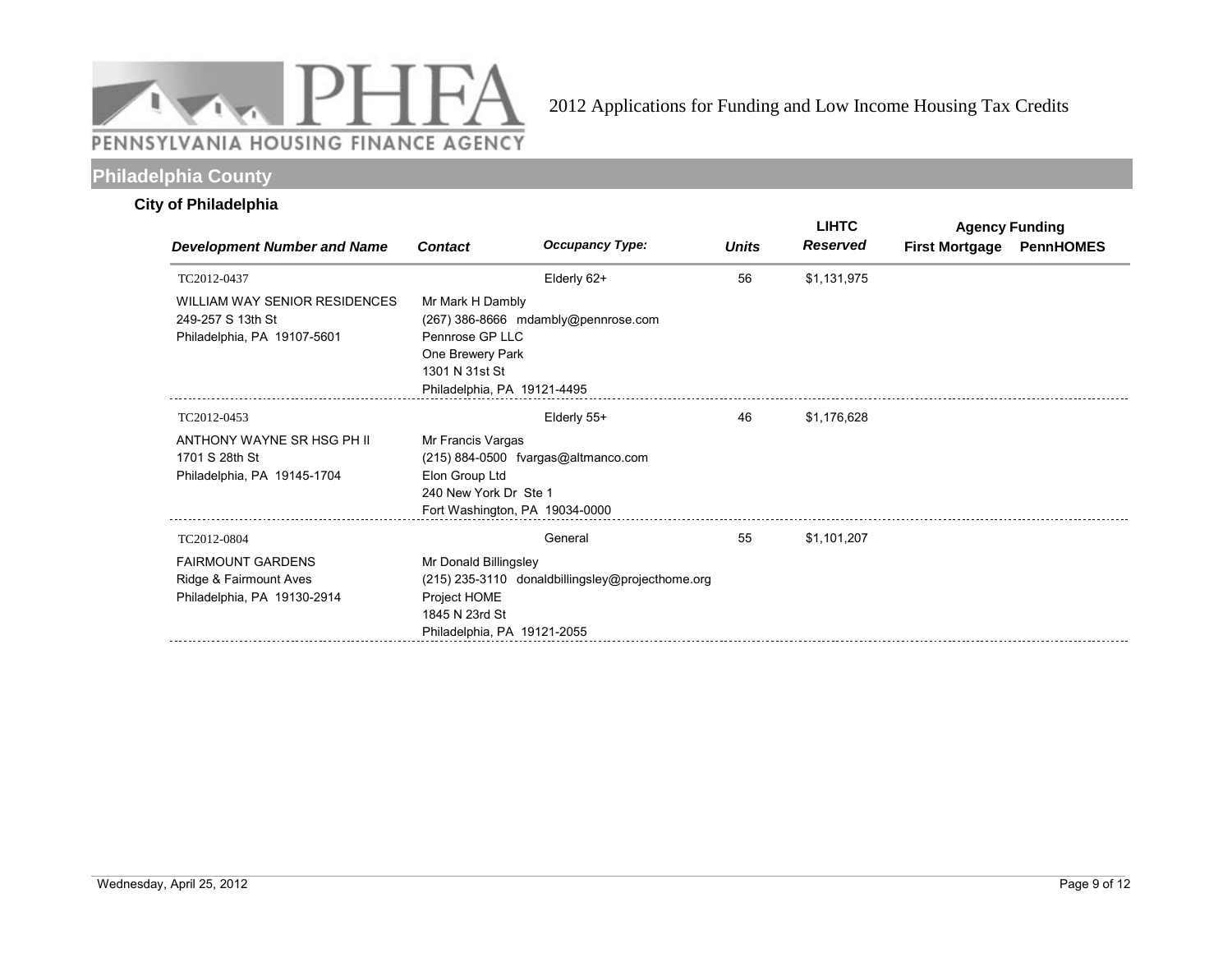

# **Schuylkill County**

### **City of Pottsville**

|                                                                         |                                                                                                    |                                           |              | <b>LIHTC</b>    |                       | <b>Agency Funding</b> |
|-------------------------------------------------------------------------|----------------------------------------------------------------------------------------------------|-------------------------------------------|--------------|-----------------|-----------------------|-----------------------|
| <b>Development Number and Name</b>                                      | <b>Contact</b>                                                                                     | <b>Occupancy Type:</b>                    | <b>Units</b> | <b>Reserved</b> | <b>First Mortgage</b> | <b>PennHOMES</b>      |
| TC2012-0442                                                             |                                                                                                    | Elderly 62+                               |              | \$329.361       |                       |                       |
| <b>BAREFIELD MILLS</b><br>317 1/2 N 9TH ST<br>Pottsville, PA 17901-2349 | Mr Craig S Shields<br>Pottsville Housing Authority<br>410 Laurel Blvd<br>Pottsville, PA 17901-0000 | (570) 628-2702 csls@pottsvillehousing.net |              |                 |                       |                       |

## **Somerset County**

### **Borough of Somerset**

|                                                            |                                                                                       |                                           |              | <b>LIHTC</b> | <b>Agency Funding</b> |                  |
|------------------------------------------------------------|---------------------------------------------------------------------------------------|-------------------------------------------|--------------|--------------|-----------------------|------------------|
| <b>Development Number and Name</b>                         | <b>Contact</b>                                                                        | <b>Occupancy Type:</b>                    | <b>Units</b> | Reserved     | <b>First Mortgage</b> | <b>PennHOMES</b> |
| O-1270 TC2012-0605                                         |                                                                                       | Elderly 55+                               | 20           | \$395.861    |                       | \$1.212.214      |
| VILLAGE AT BRIERWOOD IV<br>Franklin Rd Ext<br>Hawthorne Ln | Mr William J Gatti Jr                                                                 | (412) 688-7200 wgatti@trekdevelopment.com |              |              |                       |                  |
| Somerset, PA 15501-0000                                    | <b>TREK Development Group Inc.</b><br>130 7th St Ste 300<br>Pittsburgh, PA 15222-3409 |                                           |              |              |                       |                  |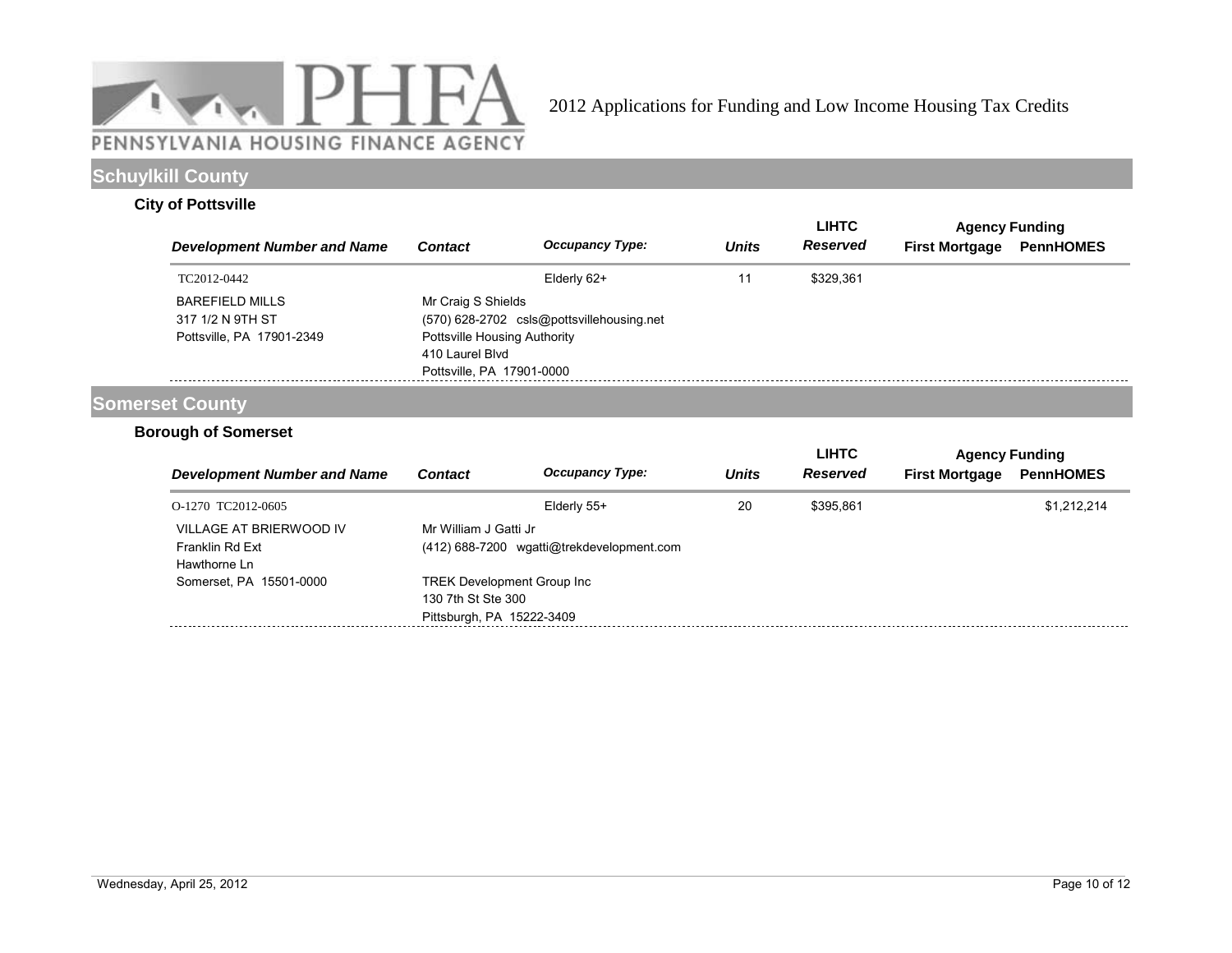

### **Susquehanna County**

#### **Bridgewater Township**

|                                                                            |                                                                                                            |                        |              | <b>LIHTC</b>    | <b>Agency Funding</b> |                  |
|----------------------------------------------------------------------------|------------------------------------------------------------------------------------------------------------|------------------------|--------------|-----------------|-----------------------|------------------|
| <b>Development Number and Name</b>                                         | <b>Contact</b>                                                                                             | <b>Occupancy Type:</b> | <b>Units</b> | <b>Reserved</b> | <b>First Mortgage</b> | <b>PennHOMES</b> |
| O-1274 TC2012-0622                                                         |                                                                                                            | General                | 40           | \$1,000,253     |                       | \$2,846,450      |
| MEADOWS AT TIFFANY PINES<br>SR706 & McCollum Rd<br>Montrose, PA 18801-7681 | Mr Dennis Phelps<br>(570) 278-5287<br>Trehab<br>10 Public Avenue<br>P O Box 366<br>Montrose, PA 18801-0366 | dphelps@trehab.org     |              |                 |                       |                  |

# **Westmoreland County**

### **Hempfield Township**

|                                                                            |                                                                                                          |                                     |              | <b>LIHTC</b> | <b>Agency Funding</b> |                  |  |
|----------------------------------------------------------------------------|----------------------------------------------------------------------------------------------------------|-------------------------------------|--------------|--------------|-----------------------|------------------|--|
| <b>Development Number and Name</b>                                         | <b>Contact</b>                                                                                           | <b>Occupancy Type:</b>              | <b>Units</b> | Reserved     | <b>First Mortgage</b> | <b>PennHOMES</b> |  |
| TC2012-0414                                                                |                                                                                                          | Elderly 62+                         | 45           | \$1,050,128  |                       |                  |  |
| SOUTH GREENGATE COMMONS<br>154 S Greengate Rd<br>Greensburg, PA 15601-6392 | Mr Mark H Dambly<br>Pennrose GP LLC<br>One Brewery Park<br>1301 N 31st St<br>Philadelphia, PA 19121-4495 | (267) 386-8666 mdambly@pennrose.com |              |              |                       |                  |  |